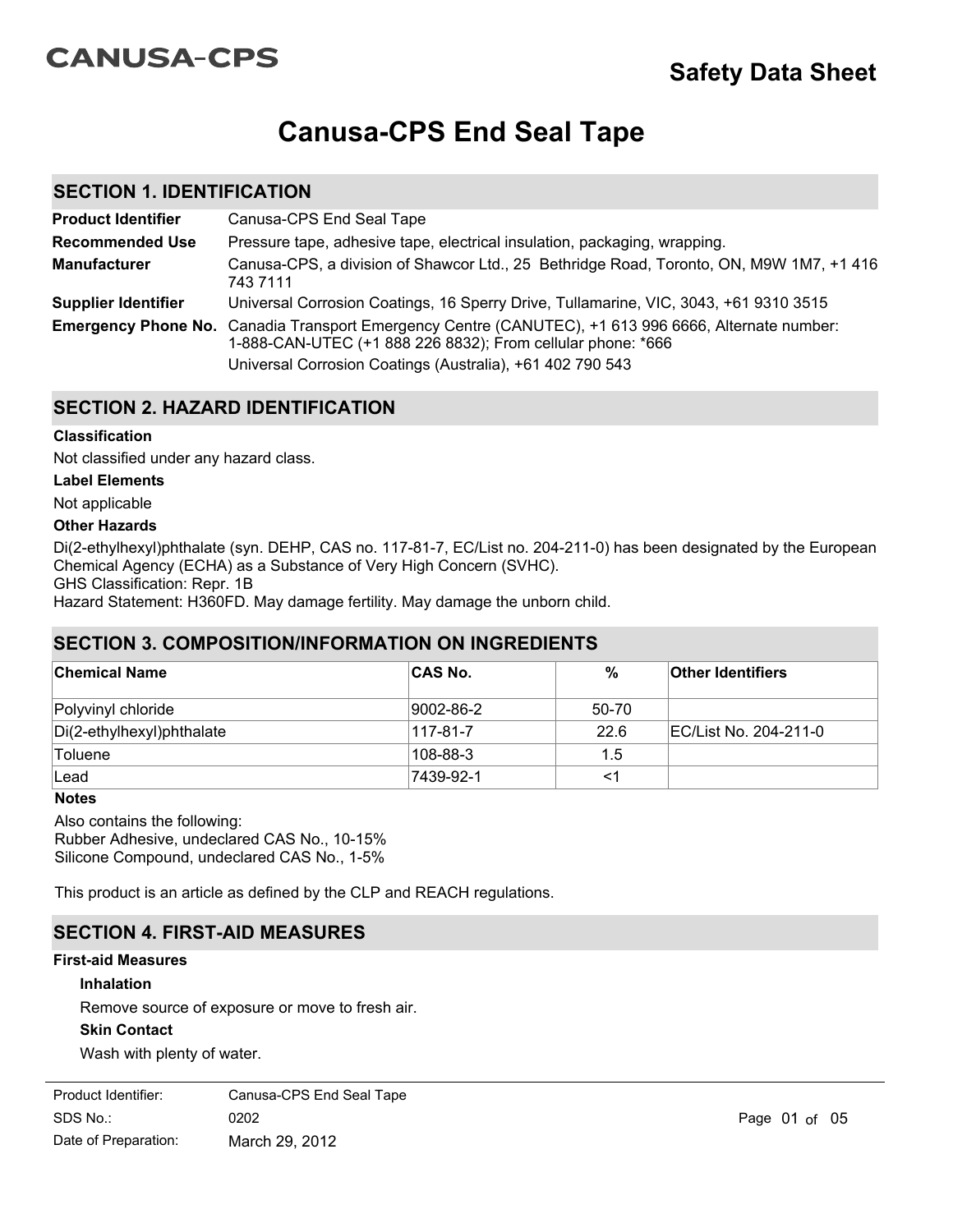## **Eye Contact**

Rinse the contaminated eye(s) with lukewarm, gently flowing water for 5 minutes, while holding the eyelid(s) open. If eye irritation persists, get medical advice or attention.

#### **Ingestion**

Get medical advice or attention if you feel unwell or are concerned.

#### **First-aid Comments**

Get medical advice or attention if you feel unwell or are concerned.

# **SECTION 5. FIRE-FIGHTING MEASURES**

#### **Extinguishing Media**

#### **Suitable Extinguishing Media**

Carbon dioxide gas, sand/earth, regular foam, water.

#### **Specific Hazards Arising from the Product**

Very toxic carbon monoxide, carbon dioxide; corrosive, oxidizing nitrogen oxides.

#### **Special Protective Equipment and Precautions for Fire-fighters**

Fire-fighters may enter the area if positive pressure SCBA and full Bunker Gear is worn.

# **SECTION 6. ACCIDENTAL RELEASE MEASURES**

#### **Personal Precautions, Protective Equipment, and Emergency Procedures**

Use the personal protective equipment recommended in Section 8 of this safety data sheet.

**Environmental Precautions**

It is good practice to prevent releases into the environment.

#### **Methods and Materials for Containment and Cleaning Up**

Sweep, place into drums or bags, and dispose in accordance with local regulations.

# **SECTION 7. HANDLING AND STORAGE**

#### **Precautions for Safe Handling**

Prevent accidental contact with incompatible chemicals. It is good practice to: avoid breathing product; avoid skin and eye contact and wash hands after handling.

#### **Conditions for Safe Storage**

Store in an area that is: cool, out of direct sunlight and away from heat and ignition sources.

# **SECTION 8. EXPOSURE CONTROLS/PERSONAL PROTECTION**

#### **Control Parameters**

|                           |                       | <b>ACGIH TLV®</b> |                        | <b>OSHA PEL</b> |          | <b>AIHA WEEL</b> |  |
|---------------------------|-----------------------|-------------------|------------------------|-----------------|----------|------------------|--|
| <b>Chemical Name</b>      | <b>TWA</b>            | <b>STEL</b>       | <b>TWA</b>             | <b>Ceiling</b>  | 8-hr TWA | <b>TWA</b>       |  |
| Polyvinyl chloride        | I mg/m $3$ A4         |                   |                        |                 |          |                  |  |
| Di(2-ethylhexyl)phthalate | $5 \text{ mg/m}$ 3 A3 |                   | $5 \text{ mg/m}$ 3     |                 |          |                  |  |
| <b>Toluene</b>            | $ 20$ ppm A4          |                   | $100$ ppm              |                 |          |                  |  |
| Lead                      | $0.05$ mg/m3<br>A3    |                   | $ 0.05 \text{ mg/m}3 $ |                 |          |                  |  |

#### **Appropriate Engineering Controls**

General ventilation is usually adequate. Use local exhaust ventilation, if general ventilation is not adequate to control amount in the air.

#### **Individual Protection Measures**

**Eye/Face Protection**

| Product Identifier:  | Canusa-CPS End Seal Tape |
|----------------------|--------------------------|
| SDS No.:             | 0202                     |
| Date of Preparation: | March 29, 2012           |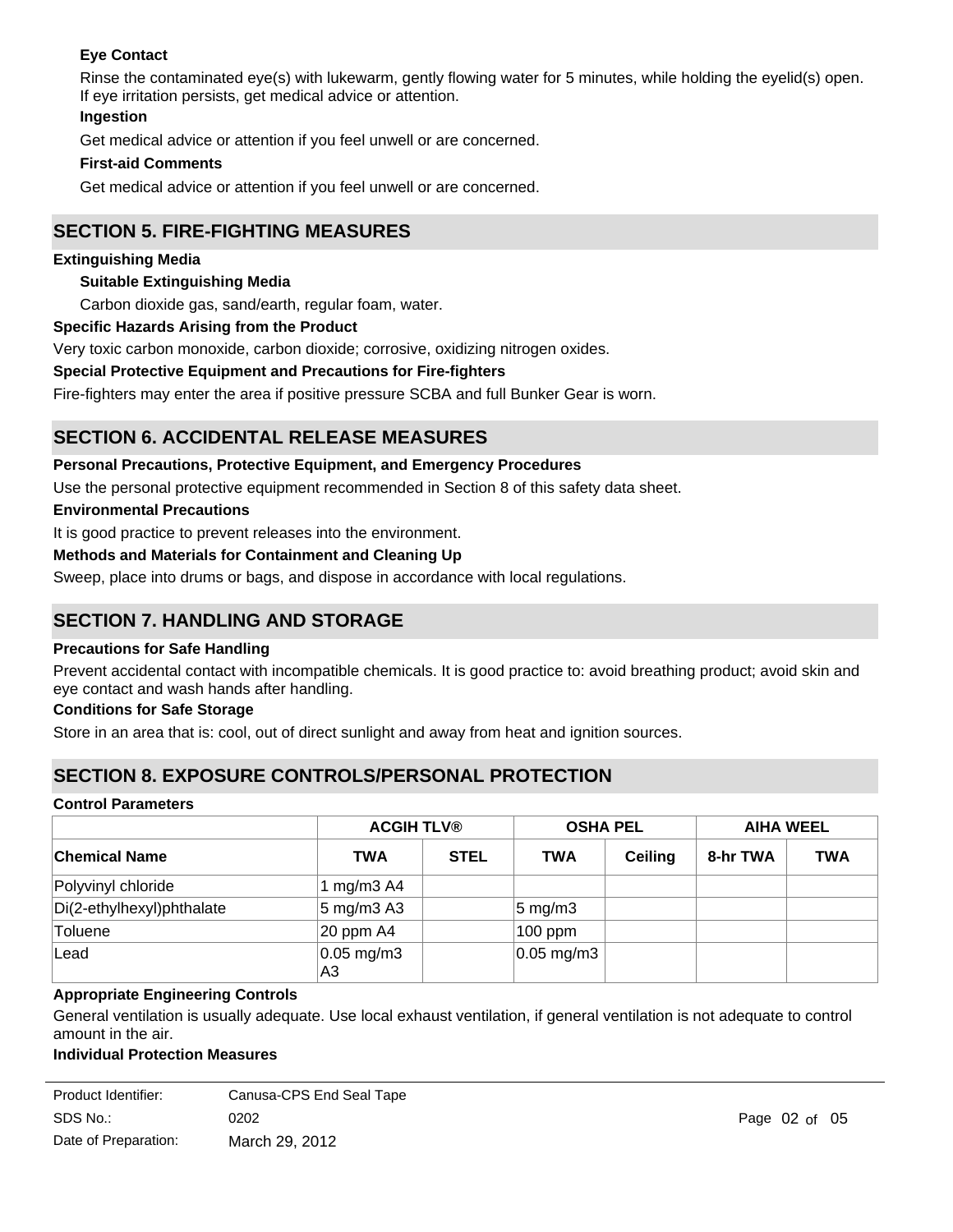### **Eye/Face Protection**

Not required but it is good practice to wear safety glasses or chemical safety goggles.

#### **Skin Protection**

Wear gloves to prevent contact with skin. Suitable materials are: butyl rubber, Viton®, Viton®/butyl rubber, Barrier® (PE/PA/PE), Silver Shield/4H® (PE/EVAL/PE), Tychem® BR/LV, Tychem® TK, neoprene rubber, nitrile rubber.

#### **Respiratory Protection**

Use suitable respiratory protection in case of insufficient ventilation.

# **SECTION 9. PHYSICAL AND CHEMICAL PROPERTIES**

| <b>Basic Physical and Chemical Properties</b>                          |       |  |  |  |
|------------------------------------------------------------------------|-------|--|--|--|
| <b>Solubility</b><br>Insoluble in water                                |       |  |  |  |
| <b>Other Information</b>                                               |       |  |  |  |
| <b>Physical State</b>                                                  | Solid |  |  |  |
| <b>Other Physical Property 1</b><br>Roll of tape, with a slight odour. |       |  |  |  |

# **SECTION 10. STABILITY AND REACTIVITY**

**Chemical Stability**

Normally stable.

#### **Conditions to Avoid**

Open flames, sparks, static discharge, heat and other ignition sources.

#### **Incompatible Materials**

None known.

#### **Hazardous Decomposition Products**

Combustion will produce the following substances: very toxic carbon monoxide, carbon dioxide; corrosive, oxidizing nitrogen oxides.

# **SECTION 11. TOXICOLOGICAL INFORMATION**

#### **Acute Toxicity**

| ∣Chemical Name            | <b>LC50</b>                         | ∣LD50 (oral)      | LD50 (dermal)        |
|---------------------------|-------------------------------------|-------------------|----------------------|
| Di(2-ethylhexyl)phthalate |                                     | 30000 mg/kg (rat) | 25000 mg/kg (rabbit) |
| Toluene                   | 7585 ppm (rat) (4-hour<br>exposure) | 5580 mg/kg (rat)  |                      |

#### **Skin Corrosion/Irritation**

May cause slight irritation.

#### **Serious Eye Damage/Irritation**

May cause slight irritation.

# **STOT (Specific Target Organ Toxicity) - Single Exposure**

# **Inhalation**

Processing vapour may cause irritation.

# **Carcinogenicity**

| <b>Chemical Name</b>      | <b>IARC</b> | <b>ACGIH®</b> | <b>NTP</b>                 | <b>OSHA</b> |
|---------------------------|-------------|---------------|----------------------------|-------------|
| Polyvinyl chloride        | Group 3     | IA4           | <b>Not Listed</b>          | Not Listed  |
| Di(2-ethylhexyl)phthalate | Group 2B    | lA3           | Reasonably<br>lanticipated | Not Listed  |

Product Identifier: SDS No.: Date of Preparation: 0202 **Page 03 of 05** March 29, 2012 Canusa-CPS End Seal Tape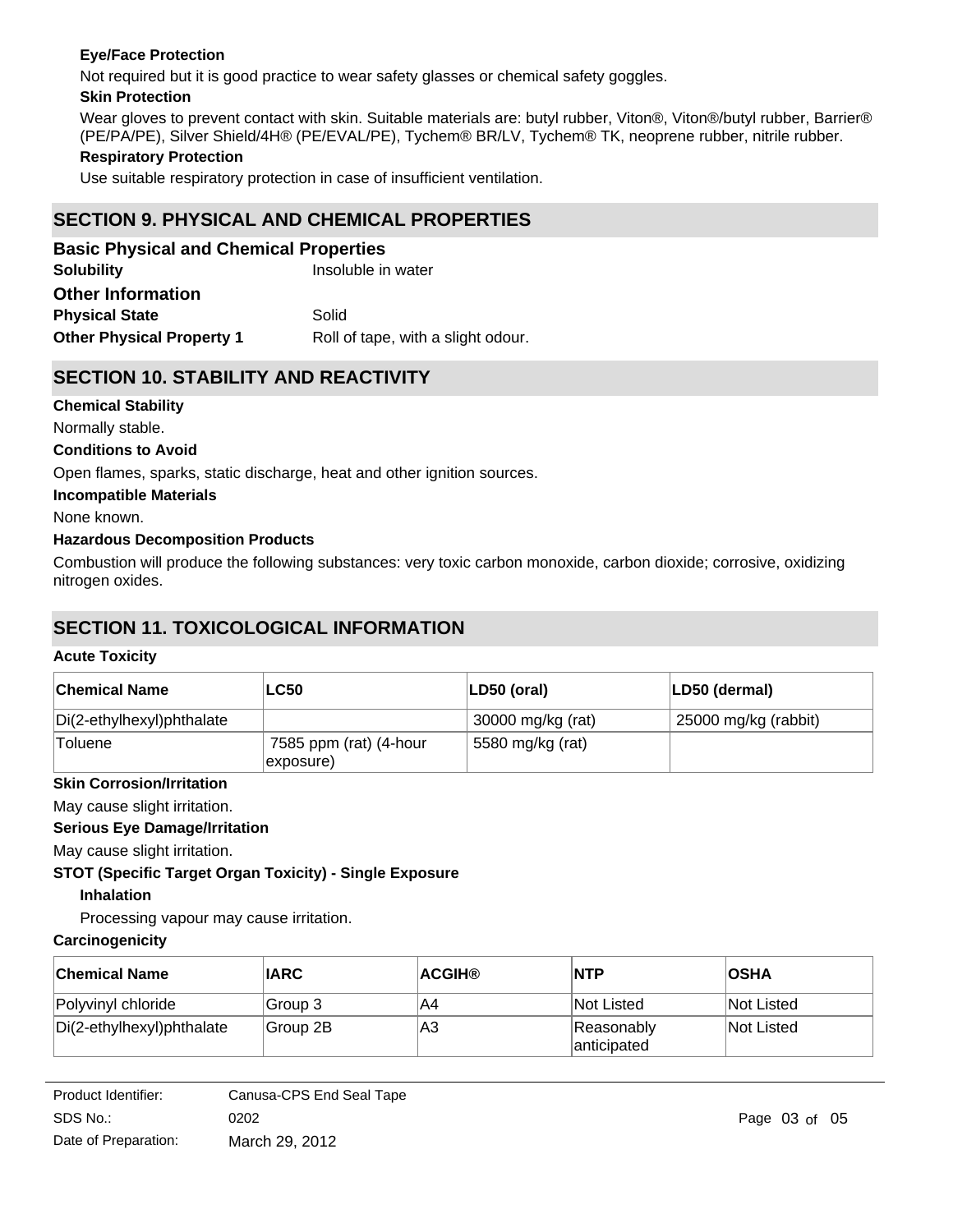| <b>Toluene</b> | Group 3  | IA4 | Not Listed   | Not Listed |
|----------------|----------|-----|--------------|------------|
| lLead          | Group 2B | ∣A3 | 'Reasonablv  | Not Listed |
|                |          |     | lanticipated |            |

### Key to Abbreviations

IARC = International Agency for Research on Cancer. Group 2B = Possibly carcinogenic to humans. Group 3 = Not classifiable as to its carcinogenicity to humans.

ACGIH® = American Conference of Governmental Industrial Hygienists. A3 = Animal carcinogen. A4 = Not classifiable as a human carcinogen.

#### **Reproductive Toxicity**

### **Development of Offspring**

May harm the unborn child. (Di(2-ethylhexyl)phthalate)

#### **Sexual Function and Fertility**

May cause effects on sexual function and/or fertility. (Di(2-ethylhexyl)phthalate)

# **SECTION 12. ECOLOGICAL INFORMATION**

#### **Ecotoxicity**

No information was located.

#### **Acute Aquatic Toxicity**

| <b>Chemical Name</b>      | ∣LC50 Fish                                          | <b>IEC50 Crustacea</b>                                                                          | <b>ErC50 Aquatic</b><br><b>Plants</b> | ErC50 Algae |
|---------------------------|-----------------------------------------------------|-------------------------------------------------------------------------------------------------|---------------------------------------|-------------|
| Di(2-ethylhexyl)phthalate | 11 mg/L (Daphnia<br> magna (water flea);<br>static) | 1.3 mg/L (Daphnia<br>$\vert$ magna (water flea);<br>48-hour; fresh water; 48-hour; fresh water) |                                       |             |

**Persistence and Degradability**

# No information was located.

**Bioaccumulative Potential**

No information was located.

# **SECTION 13. DISPOSAL CONSIDERATIONS**

#### **Disposal Methods**

Dispose of in compliance with all federal, state, provincial, municipal and local legislation. Disposal into the regular trash is generally acceptable. Note: the required hazard evaluation of the waste and compliance with the applicable hazardous waste laws are the responsibility of the user.

# **SECTION 14. TRANSPORT INFORMATION**

Not regulated under Canadian TDG regulations. Not regulated under US DOT Regulations. Not regulated under IATA Regulations.

**Special Precautions** Not applicable

#### **Transport in Bulk According to Annex II of MARPOL 73/78 and the IBC Code**

Not applicable

# **SECTION 15. REGULATORY INFORMATION**

#### **Safety, Health and Environmental Regulations**

This product has been classified in accordance with the hazard criteria of the controlled products regulations (CPR) and the MSDS contains all the information required by the CPR.

SDS No.: Date of Preparation: 0202 Page 04 of 05 March 29, 2012 Product Identifier: Canusa-CPS End Seal Tape